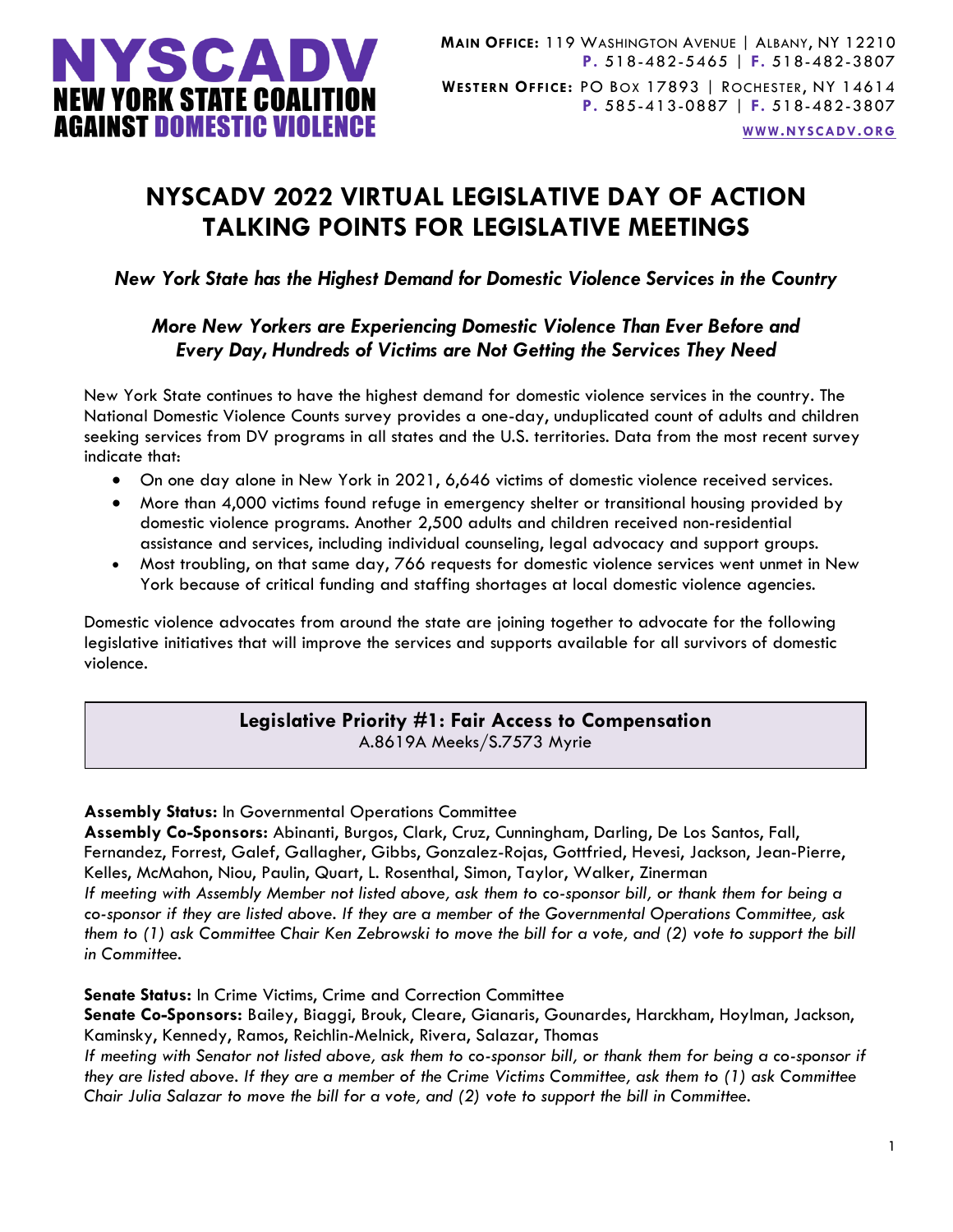

#### **We need this law because:**

- Financial compensation in the aftermath of a crime gives victims of domestic violence and their families increased stability by covering costs such as hospital bills, mental health counseling, lock replacement, installation of security systems, or replacement of private property. Yet several eligibility requirements make it difficult for victims to obtain compensation. These requirements include report harmful incidents to law enforcement within one year of the crime occurring. For a variety of reasons, including fear of retaliation or blame, stigma, shame or mistrust in law enforcement, victims may wait to report or even choose not to report a crime to law enforcement. Limiting access to crime victim funding to victims who are comfortable interacting with the police further disenfranchises victims and perpetrates inequality in a system created to help, not harm, them.
- New York's current eligibility requirements for victim compensation funds also require claimants to include a police report with their request for funding. Permitting victims to self-attest to the crimes they experienced, or include other documentation that a crime has been committed, will ensure more New Yorkers receive the financial support they deserve.

#### **This bill would:**

- Specify that a victim is eligible for compensation regardless of whether a suspect has been arrested, charged, apprehended or prosecuted
- Specify that a victim is eligible for compensation regardless of whether the victim interacted with the law enforcement agency investigating the crime
- Expand the types of documentation a victim can provide with a claim to include self-attestation or a statement by a third party such as a DV advocate, medical/mental health provider, an Order of Protection, or a video, audio or photo recording the crime
- Extend the timeframe for filing claims from one year to seven years

# **Legislative Priority #2: Reduce Barriers to Break Phone, TV and Utility Contracts** A.6207B L. Rosenthal/S.7157A Parker

#### **Assembly Status:** In Codes Committee

**Assembly Co-Sponsors:** Barron, Fahy, Forrest, Frontus, Glick, Otis, Quart, Simon *If meeting with Assembly Member not listed above, ask them to co-sponsor bill, or thank them for being a co-sponsor if they are listed above. If they are a member of the Codes Committee, ask them to (1) ask Committee Chair Jeffrey Dinowitz to move the bill for a vote, and (2) vote to support the bill in Committee.*

#### **Senate Status:** On Floor Calendar

#### **Senate Co-Sponsors:** Cleare

*Bill passed unanimously in Senate last year. If Senator you are meeting with voted on the bill last year, thank them for support. Ask all to co-sponsor the bill, to communicate their support of the bill to Senate Majority*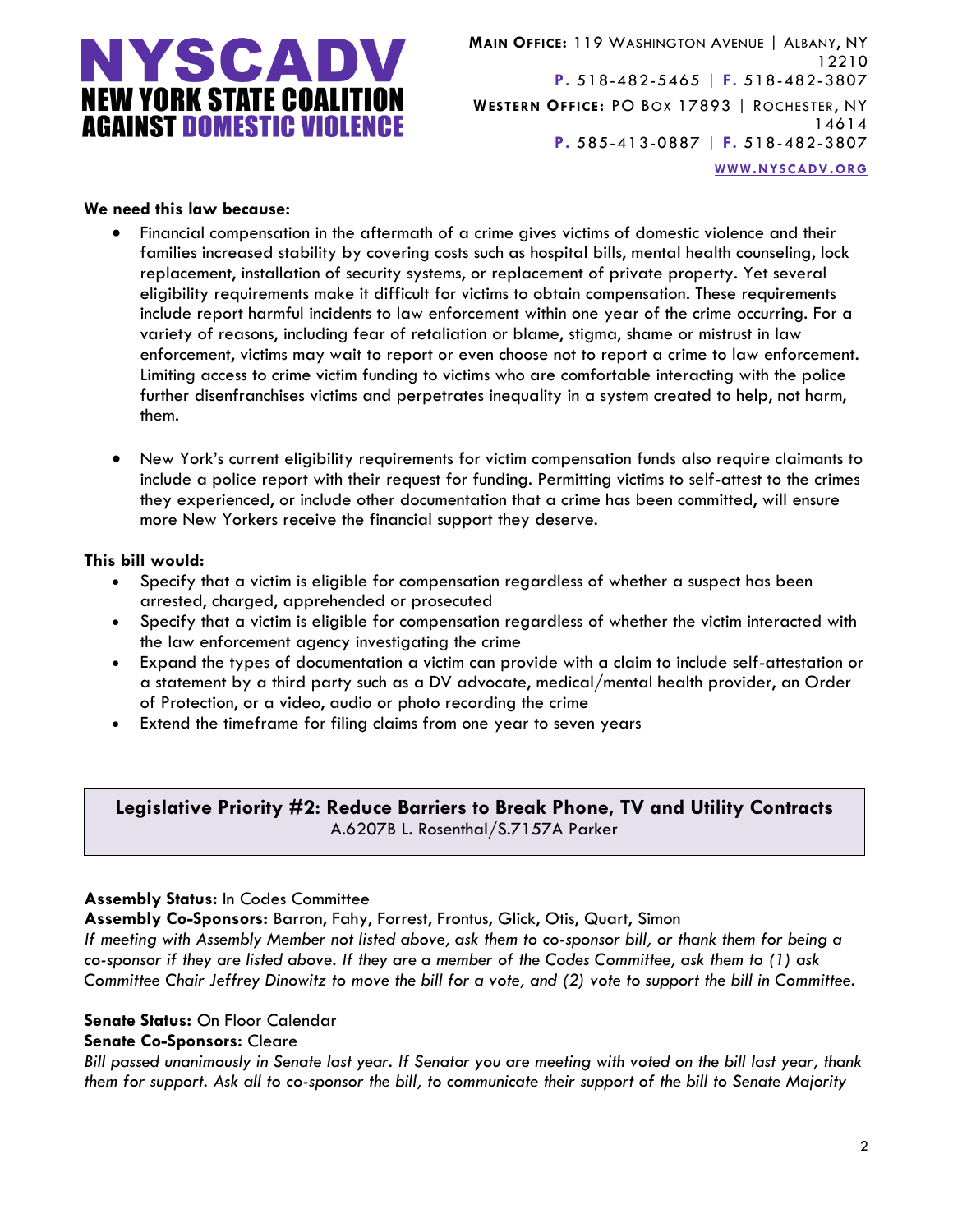

*Leader Stewart-Cousins (so it comes to the Senate floor for a vote) and to vote in support of the bill when it does.*

#### **We need this law because:**

- Domestic violence survivors can already break family or bundled plan contracts for phone, satellite TV, cable TV, and utility services. However, they must present a police report, a Domestic Incident Report, an Order of Protection or a third-party attestation signed by a medical/mental health provider, court employee, DV advocate, social worker or rape crisis counselor. This is a burdensome process for DV victims, especially as many do not want to involve the criminal justice system.
- This legislation would permit DV victims to provide a self-attestation in writing of their eligibility as a victim to obtain the accommodation. Similarly, the bill would permit DV victims to self-attest to their status to phone companies to obtain a modified or alternative name for phone listings or to get fees waived to obtain a non-published phone listing.

This bill would also:

- Prohibit companies from refusing to break the contracts unless billing responsibility is maintained, the primary account holder approves of the change or arrears on the account are paid in full
- Prohibit companies from refusing to break the contracts if the victim asks for a new phone number
- Restrict companies from requesting confidential information from the victim
- Require companies to provide the accommodation within seven days of receipt of the request
- Require companies to destroy any information they receive from a victim within 30 days in a manner that preserves the confidentiality of the information.

# **Legislative Priority #3: Healthy Relationships/Sex Education Curriculum** A.6616 Nolan/S.2584A Brouk

#### **Assembly Status:** In Education Committee

**Assembly Co-Sponsors:** Abinanti, Anderson, Barrett, Bichotte Hermelyn, Bronson, Burdick, Burke, Carroll, Clark, Cook, Cruz, Darling, De Los Santos, Dickens, Dinowitz, Epstein, Fahy, Fernandez, Forrest, Galef, Glick, Gonzalez-Rojas, Gottfried, Griffin, Hevesi, Hunter, Hyndman, Jacobson, Jean-Pierre, Kelles, Lavine, Lunsford, Lupardo, Magnarelli, Mamdani, McDonald, McMahon, Meeks, Niou, O'Donnell, Otis, Paulin, Perry, Pretlow, Quart, Rajkumar, Ramos, Reyes, Rosenthal L., Rozic, Sayegh, Seawright, Simon, Steck, Sillitti, Stirpe, Thiele, Walker, Wallace

*If meeting with Assembly Member not listed above, ask them to co-sponsor bill, or thank them for being a co-sponsor. If they are a member of the Education Committee, ask them to (1) ask Committee Chair Michael Benedetto to move the bill for a vote, and (2) vote to support the bill in Committee.*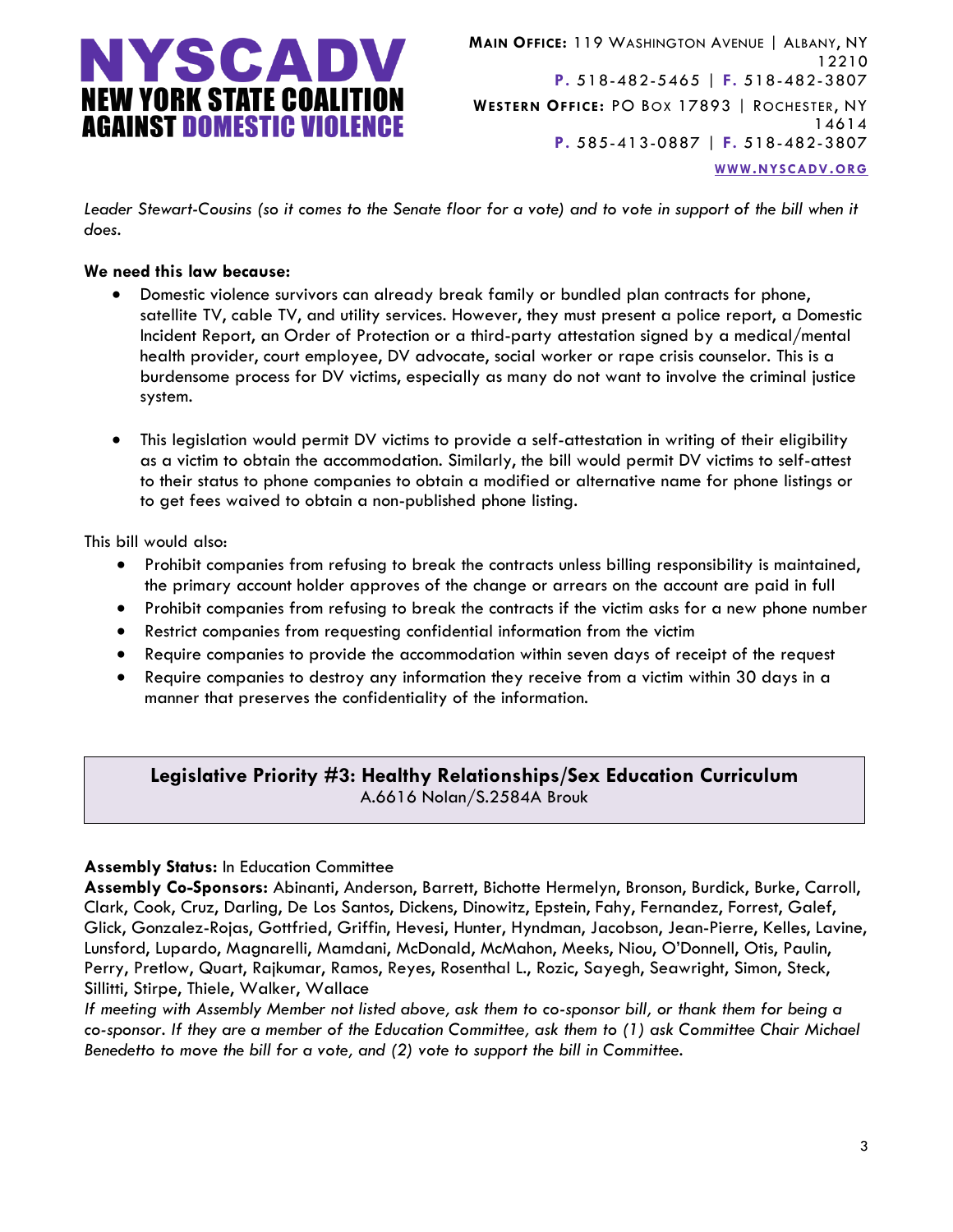

#### **Senate Status:** In Education Committee

**Senate Co-Sponsors:** Biaggi, Breslin, Brisport, Cleare, Gaughran, Gianaris, Gounardes, Harckham, Hoylman, Jackson, Kaplan, Krueger, Liu, May, Myrie, Ramos, Rivera, Salazar, Serrano, Stavisky, Thomas *If meeting with Senator not listed above, ask them to co-sponsor bill, or thank them for being a co-sponsor. If they are a member of the Education Committee, ask them to (1) ask Committee Chair Shelley Mayer to move the bill for a vote, and (2) vote to support the bill in Committee.*

#### **We need this law because:**

- Nationally, more than two-thirds of teenagers who are or have been in a relationship report experiencing some form of sexual, physical or emotional abuse. Studies show that violence in adolescent relationships sets the stage for violence in future relationships, including intimate partner violence and sexual violence perpetration.
- The provision of education about healthy relationships and reproductive and sexual health in schools is inconsistent and varies from classroom to classroom. This means that many of New York State's children cannot identify healthy relationships from unhealthy ones.
- Comprehensive sex education teaches students about bodily autonomy, personal boundaries, privacy and how to tell the difference between health and unhealthy relationships. It instills in students of all ages empathy and respect for each other and lets students know how and where to get help if they are being abused or harassed. This curriculum will be age appropriate for students in grades K-12.

#### **This bill would:**

- Direct the State Education Department, the Department of Health and a broad range of experts to create age-appropriate, K-12 comprehensive sexual education programming to be taught in all public and charter schools, including instruction on healthy relationships, bullying, consent, and reproductive and sexual health
- Direct the State Education Department to provide resources to support school implementation and monitor compliance
- Provide an opt-out provision for parents and caregivers who do not want their children to participate

# **Legislative Priority #4: State-Funded Internet Services for Shelter Residents** A.8552 Reyes/S.3593A Biaggi

#### **Assembly Status:** In Social Services Committee

**Assembly Co-Sponsors:** Gonzalez-Rojas, Griffin, Gunther, Hevesi, Mamdani, Thiele, Simon *If meeting with Assembly Member not listed above, ask them to co-sponsor bill, or thank them for being a co-sponsor. If they are a member of the Social Services Committee, ask them to (1) ask Committee Chair Linda Rosenthal to move the bill for a vote, and (2) vote to support the bill in Committee.*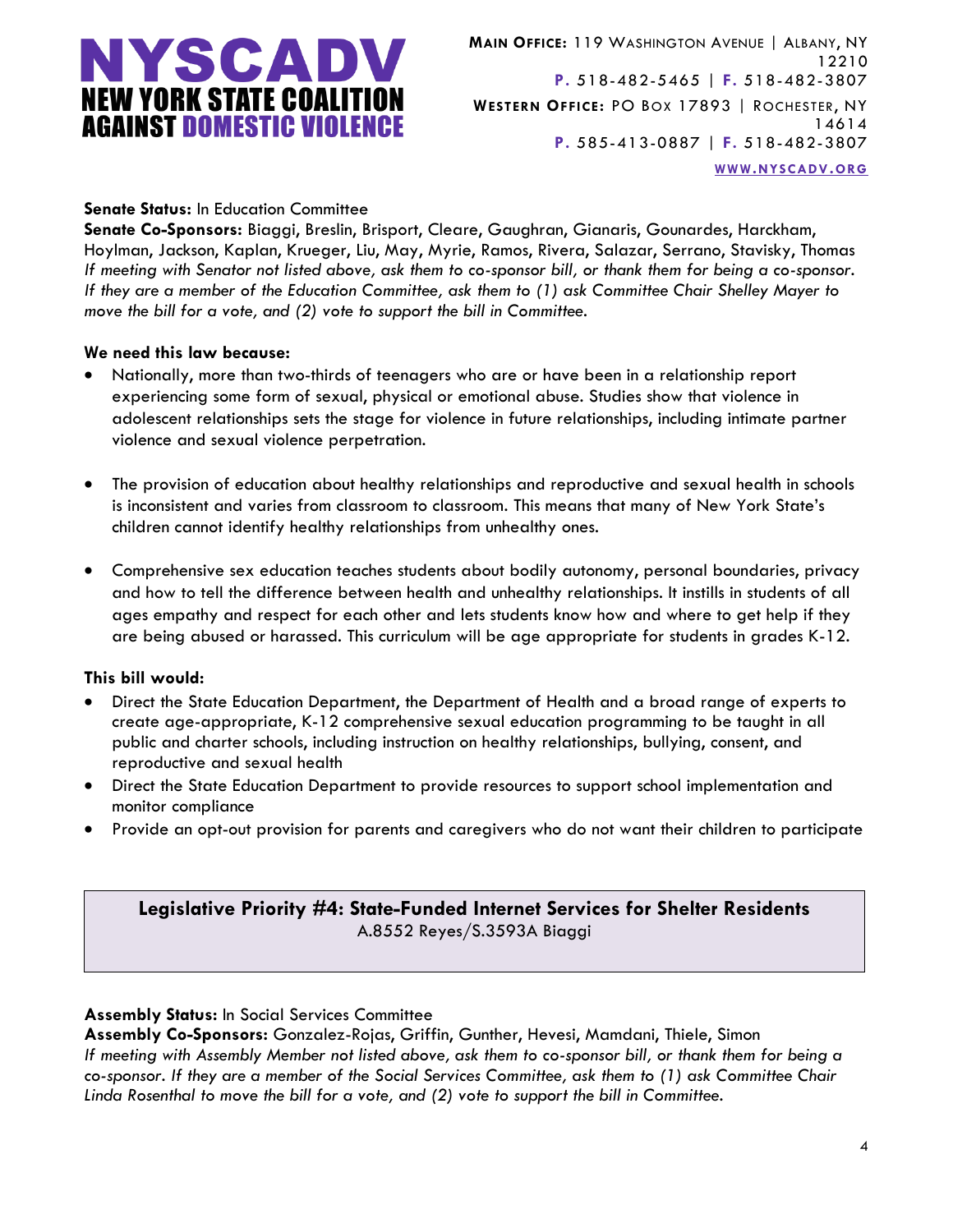

## **Senate Status:** In Social Services Committee

**Senate Co-Sponsors:** Bailey, Brisport, Cleare, Gianaris, Gounardes, Harckham, Hinchey, Hoylman, Jackson, Kaminsky, Kennedy, Myrie, Ramos, Rivera, Salazar, Sanders, Sepulveda, Serrano *If meeting with Senator not listed above, ask them to co-sponsor bill, or thank them for being a co-sponsor. If they are a member of the Social Services Committee, ask them to (1) ask Committee Chair Roxanne Persaud to move the bill for a vote, and (2) vote to support the bill in Committee.*

#### **We need this law because it:**

- No one can dispute how important it is for individuals to have access to the Internet. It has transformed the way we communicate with each other, the way we access information, the way we learn and work, and the way we obtain healthcare. Yet only a small number of homeless residents have Internet access through their shelter.
- Although there has been increasing attention paid to the need for high quality, reliable Internet access, and steps are being taken across the State to close the digital divide, New Yorkers experiencing homelessness and residing in temporary housing and shelters cannot, for example, search and apply for permanent housing and jobs, reliably participate in remote schooling, apply for government benefits or obtain necessary medical care via telehealth visits.
- Internet access can be expensive, and many domestic violence and homeless shelters cannot afford the costs of providing Internet for their residents.

# **This bill would:**

.

- Require local departments of social services (DSS) to cover the full costs of Internet access for residents of family shelters, adult shelters, DV shelters, runaway and homeless youth shelters, and safe houses for refugees
- Require DSS to submit a plan to the state Office of Children and Family Services detailing how each intends to provide such access
- Permit DSS to obtain 100% reimbursement of the costs for providing Internet access to shelter residents from New York State

## **Legislative Priority #5: Access to Forensic Child Custody Evaluation Reports** A.8110 Weinstein/S.753 Biaggi

**Assembly Status:** In Judiciary Committee

**Assembly Co-Sponsors:** Durso, Englebright, Hunter, Seawright, Taylor

**Assembly Multi-Sponsors:** Braunstein, Cook, Glick

*If meeting with Assembly Member not listed above, ask them to co-sponsor bill, or thank them for being a co-sponsor or multi-sponsor. If they are a member of the Judiciary Committee, ask them to (1) ask Committee Chair Chuck Lavine to move the bill for a vote, and (2) vote to support the bill in Committee.*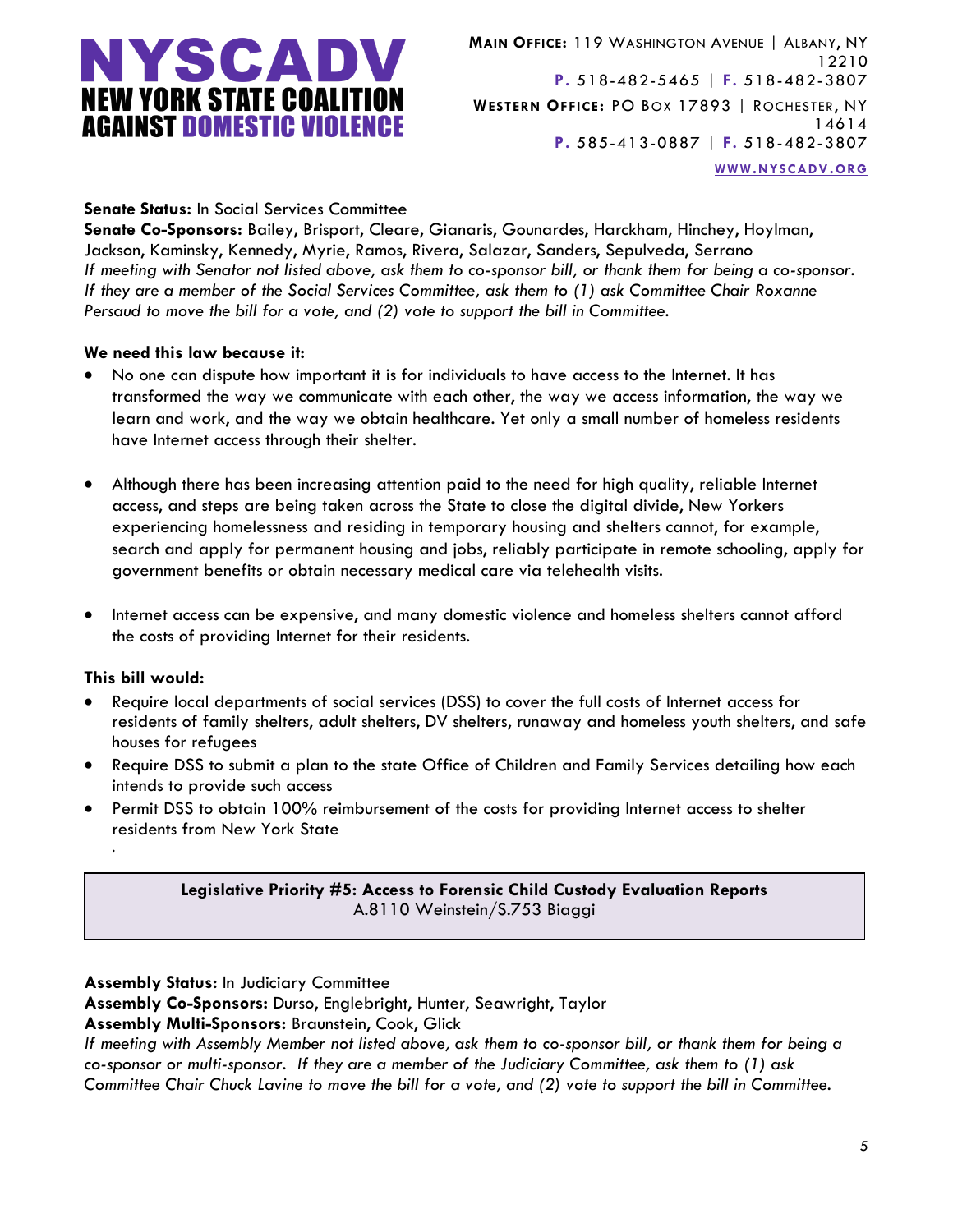

#### **Senate Status:** In Children and Families Committee

**Senate Co-Sponsors:** Cleare, Krueger, Reichlin-Melnick, Sepulveda, Skoufis, Thomas *If meeting with Senator not listed above, ask them to co-sponsor bill, or thank them for being a co-sponsor. If they are a member of the Children and Families Committee, ask them to (1) ask Committee Chair Jabari Brisport to move the bill for a vote, and (2) vote to support the bill in Committee.*

#### **We need this law because:**

- The Governor's Blue-Ribbon Commission on Forensic Evaluations concluded that forensic evaluators "may rely on principles and methodologies of dubious validity. In some custody cases, because of lack of evidence or the inability of parties to pay for expensive challenges of an evaluation, defective reports can escape meaningful scrutiny and are often accepted by the court, with potentially disastrous consequences for parents and children… [T]he process is fraught with bias, inequity and a statewide lack of standards, and allows for discrimination and violations of due process."<sup>1</sup> Custody evaluators also often fail to identify domestic violence or they minimize or dismiss such allegations.
- Litigants' review of these reports is crucial. They need sufficient time to review these reports so they can challenge the conclusions in court, or make counsel aware of the flaws and inadequacies in the report. Yet there is inconsistency in how and to whom forensic evaluation reports are provided. Some judges do not permit litigants or attorneys to obtain copies. Some permit attorneys, but not litigants to receive a copy. And others only permit attorneys to view the evaluations in court. Pro se litigants representing themselves rarely are able to obtain copies.
- Several states already permit litigants and counsel to obtain copies of forensic child custody reports, and the evaluator's supporting file.

#### **This bill would:**

- Permit litigants, their attorneys, the attorney for the child, and anyone retained to assist counsel or litigants in the court proceeding to obtain a copy of the forensic evaluation report and the evaluator's supporting file
- Permit the court to place conditions or limitations on the distribution of reports
- Require the court to notice the parties that willful failure to comply with any conditions or limitations placed on the distribution of the report would be contempt of court punishable by fine, imprisonment or both
- Permit either party to object to the report and/or the evaluator's file from being admitted into evidence
- Require all information related to the report and the evaluator's file to be subject to cross-examination

<sup>1</sup> Report of the Blue-Ribbon Commission on Forensic Custody Evaluations, December 2021, Page 4.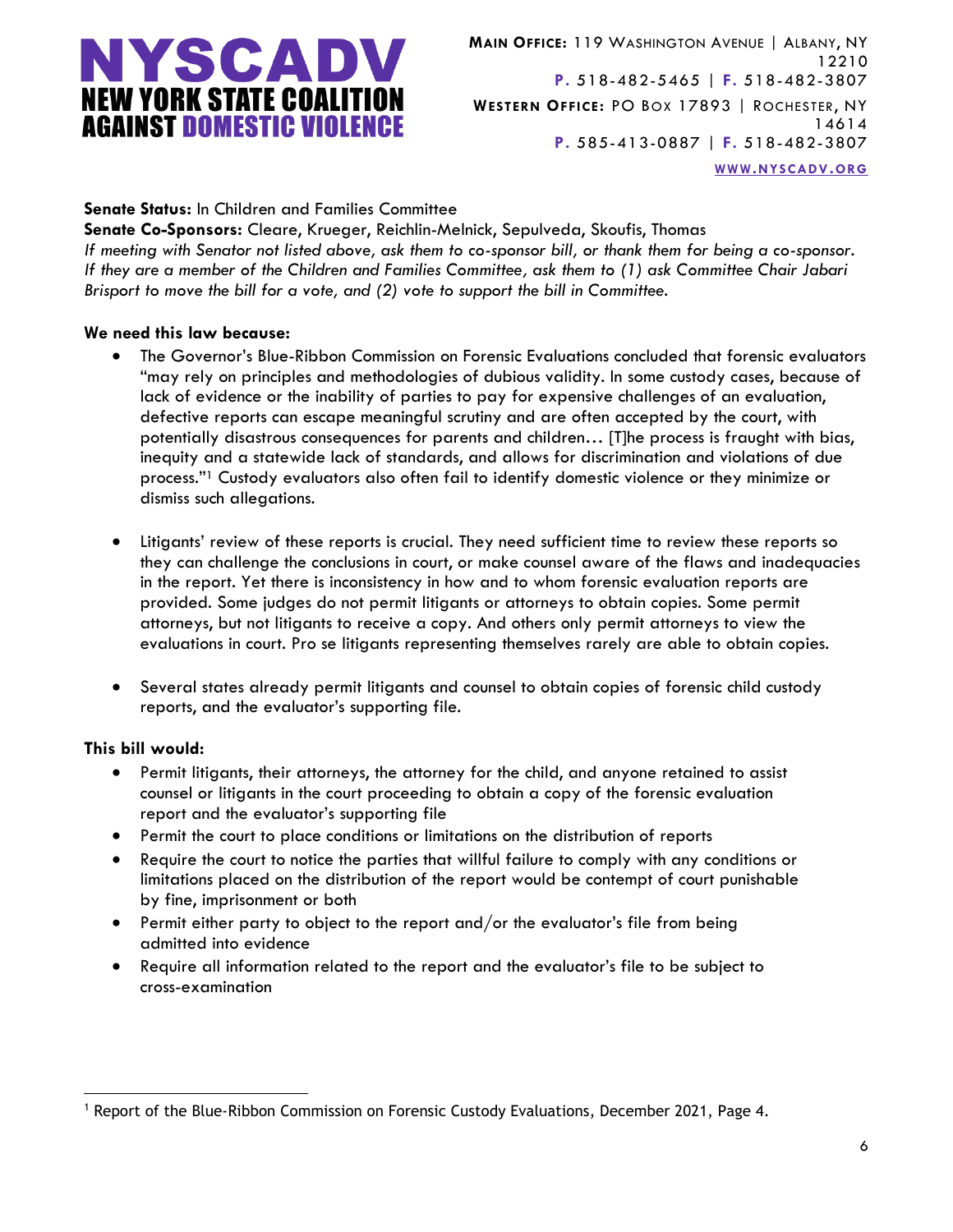

**Legislative Priority #6: Adult Survivors Act** A.648A L. Rosenthal/S.66A Hoylman

#### **Assembly Status:** In Judiciary Committee

**Assembly Co-Sponsors:** Abinanti, Anderson, Aubry, Barrett, Barron, Benedetto, Bichotte Hermelyn, Brabenec, Bronson, Burdick, Burgos, Buttenschon, Carroll, Clark, Cruz, Cunningham, Darling, Davila, De Los Santos, Destefano, Dickens, Dinowitz, Epstein, Fahy, Fernandez, Forrest, Frontus, Galef, Gallagher, Gandolfo, Gibbs, Giglio J.A., Glick, Gonzalez-Rojas, Gottfried, Gunther, Hevesi, Hunter, Jackson, Jacobson, Kelles, Kim, Lupardo, Mamdani, McDonald, McDonough, Mikulin, Mitaynes, Niou, Paulin, Perry, Quart, Ramos, Reyes, Richardson, Rivera J.D., Seawright, Septimo, Sillitti, Simon, Smith, Solages, Steck, Stirpe, Taylor, Walker, Wallace, Weprin, Woerner

#### **Assembly Multi-Sponsors:** Englebright, Griffin

*If meeting with Assembly Member not listed above, ask them to co-sponsor bill, or thank them for being a co-sponsor or multi-sponsor. If they are a member of the Judiciary Committee, ask them to (1) ask Committee Chair Chuck Lavine to move the bill for a vote, and (2) vote to support the bill in Committee.*

#### **Senate Status:** On Senate Calendar

**Senate Co-Sponsors:** Bailey, Biaggi, Brooks, Cleare, Gaughran, Gianaris, Gounardes, Harckham, Hinchey, Jackson, Kaplan, Kennedy, Krueger, Liu, May, Mayer, Myrie, Ramos, Reichlin-Melnick, Rivera, Salazar, Sepulveda, Skoufis, Stavisky

*Bill passed unanimously in Senate last year. If Senator you are meeting with voted on the bill last year, thank them for support. If meeting with Senator not listed above, ask them to co-sponsor bill, or thank them for being a co-sponsor. Ask all to communicate their support of the bill to Senate Majority Leader Stewart-Cousins (so it comes to the Senate floor for a vote) and to vote in support of the bill when it does.*

#### **We need this law because:**

- The link between sexual assault and domestic violence is clear; a majority of women who are physically assaulted by an intimate partner have been sexually assaulted by that same partner.
- When sexual assault occurs, all survivors deserve the opportunity to seek justice. But because recent changes to the state's statute of limitations for sexual assaults were not retroactive, victims who were assaulted before 2019 are not able to file civil lawsuits against their offenders.
- Healing for sexual violence is a journey. For a variety of reasons, survivors of sexual assault may not come forward for several years following an attack. A majority of survivors know their abuser and may be reluctant to report the incident due to fear of retaliation or exposure to intimate details. They may also feel that they will be blamed, defamed, or won't be taken seriously if they report their experience.